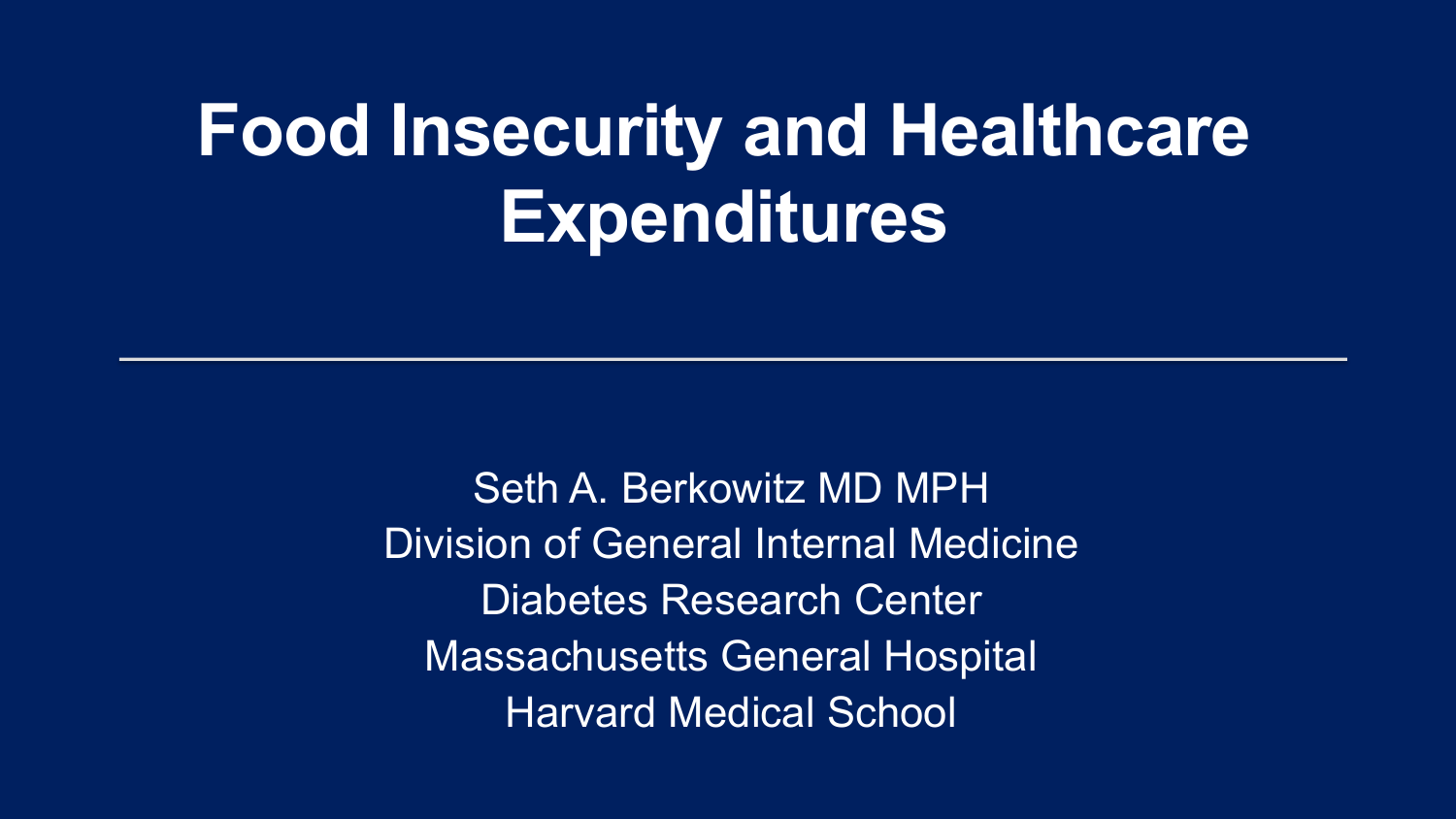#### **Disclosures**

• **I have no actual or potential conflict of interest in relation to this program/presentation.**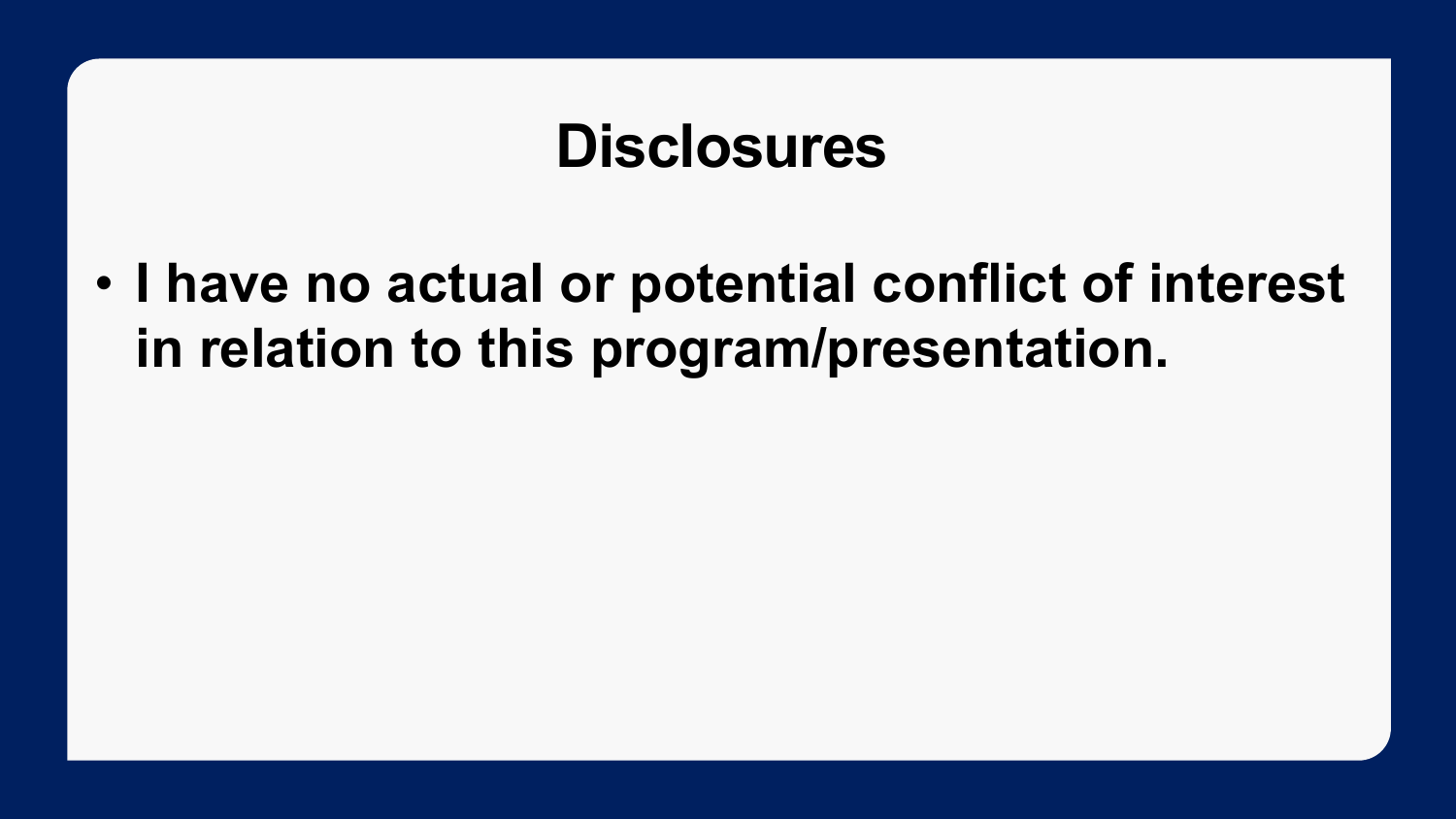#### **Confidential**

• **Data presented in this talk are part of a manuscript currently under review. Please do not distribute.**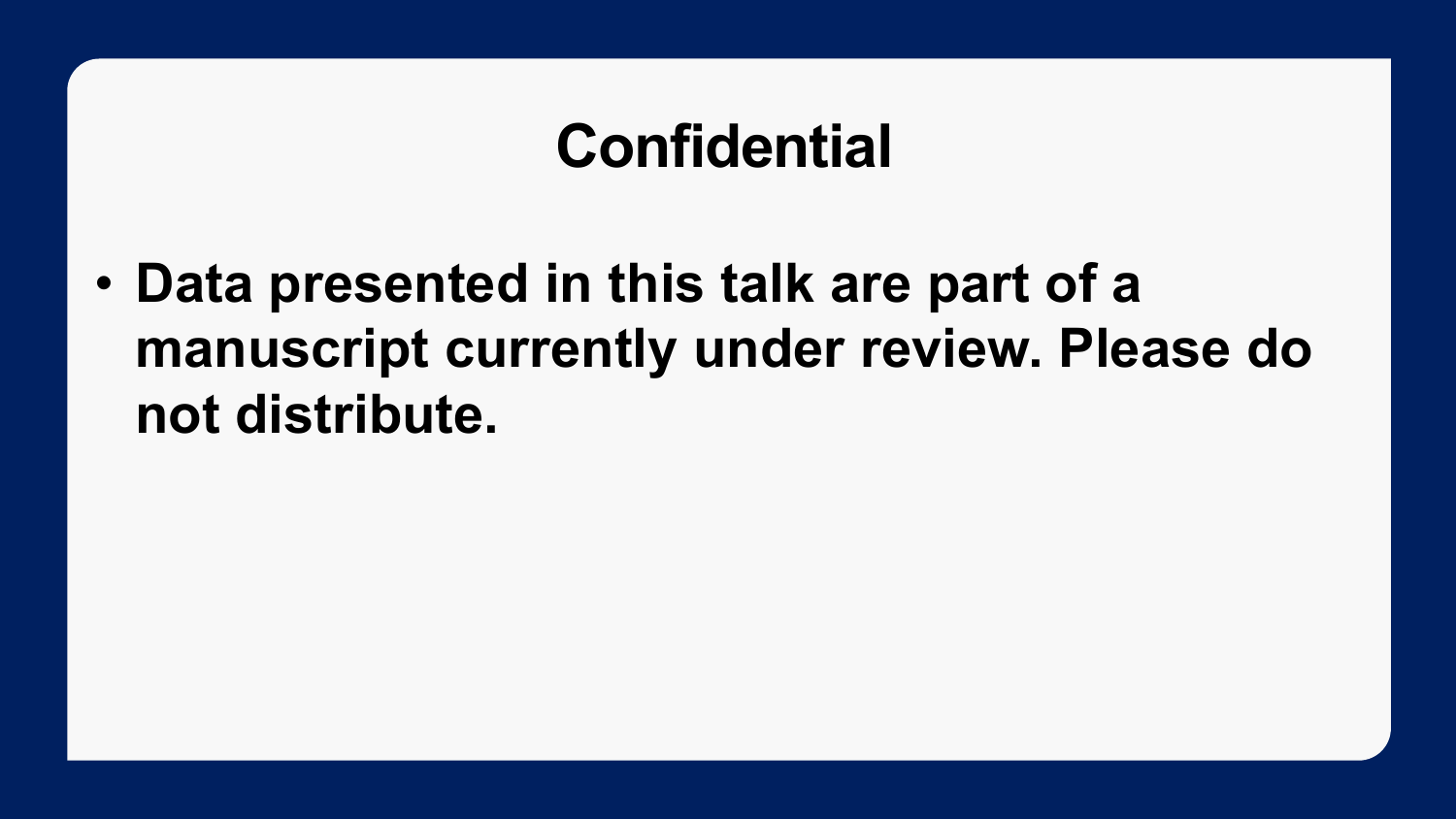#### **Goals**

- **Recap what is known re: food insecurity and healthcare costs**
- **Review methods for analysis of healthcare expenditures**
- **Discuss new data on association between food insecurity and healthcare costs**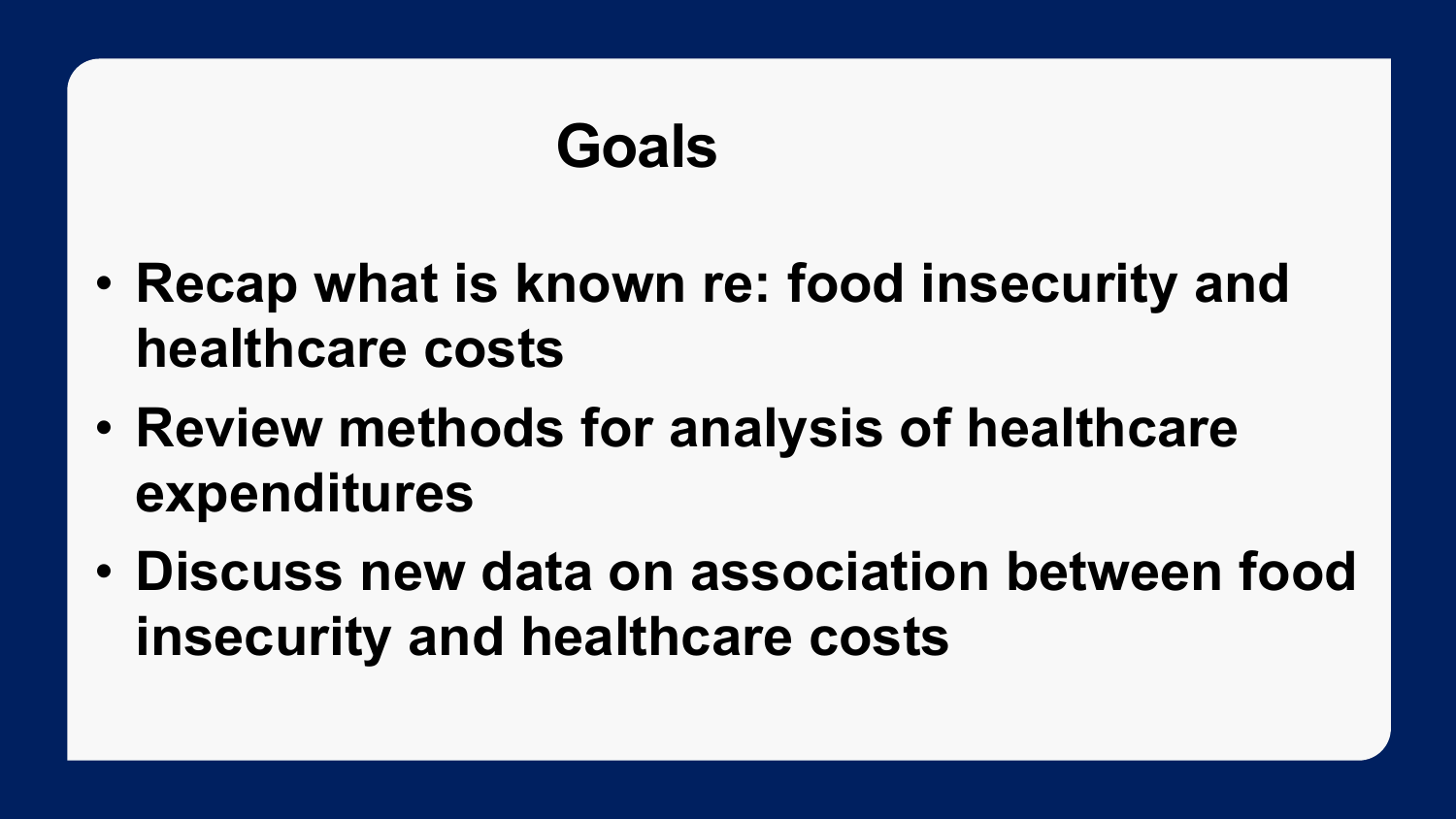#### **What is known**

- **Food insecurity well known to be associated with illness in adults and children**
	- $-$ Should  $\rightarrow$  increased costs
- **Little evidence on cost specifically until recently**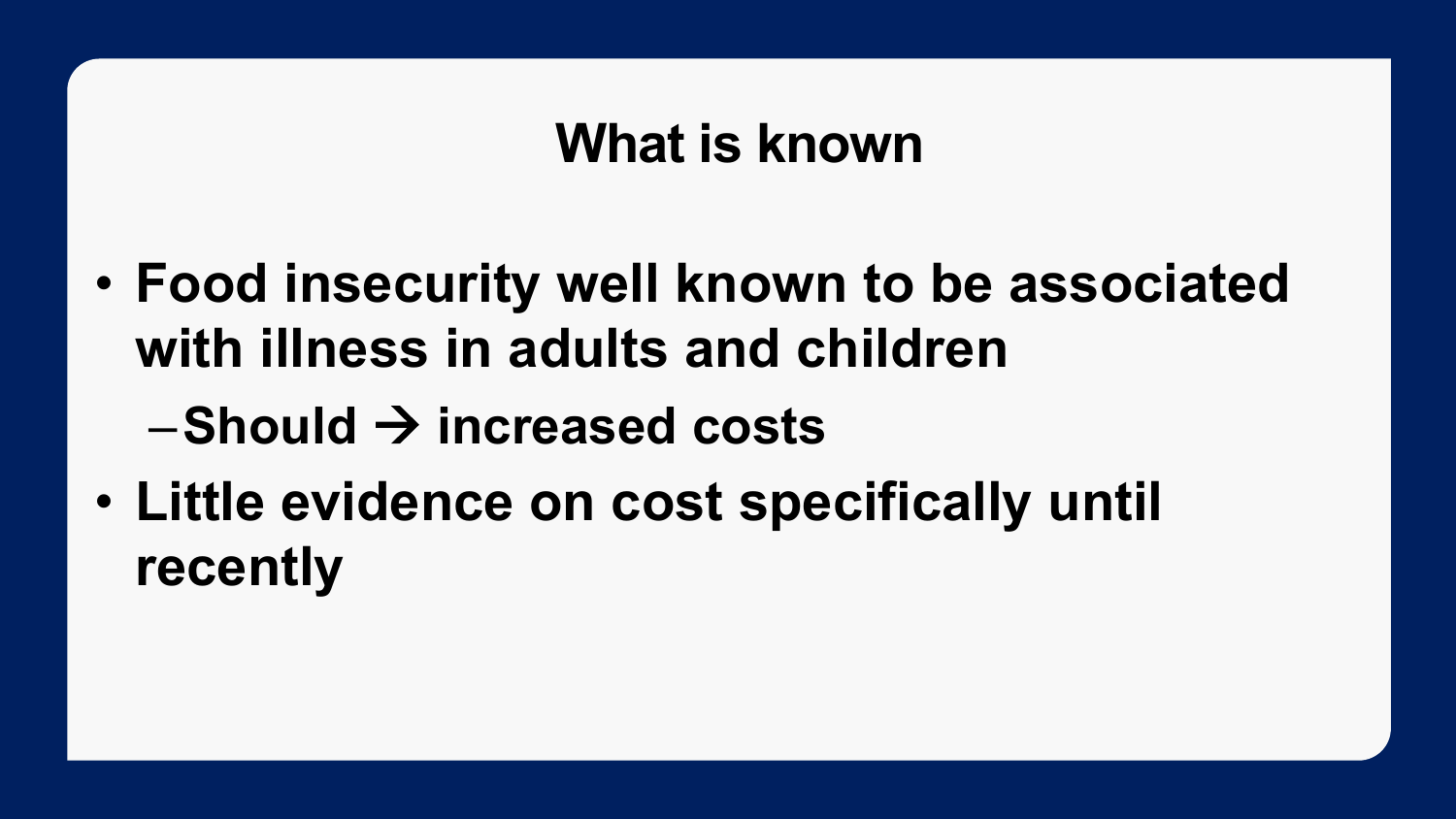#### **Appendix 2: Estimating the Health-Related Costs of Food Insecurity and Hunger**

John T. Cook, PhD, MAEd, Principal Investigator, Associate Professor of Pediatrics, Boston University School of Medicine Ana Paula Poblacion, MSc, Project Manager & Research Assistant, Universidade Federal de São Paulo

- Estimates \$155 Billion in food insecurity-related healthcare costs
- Uses population level estimates
	- No direct assessment of food insecurity
	- Makes some causal assumptions that are difficult to independantly confirm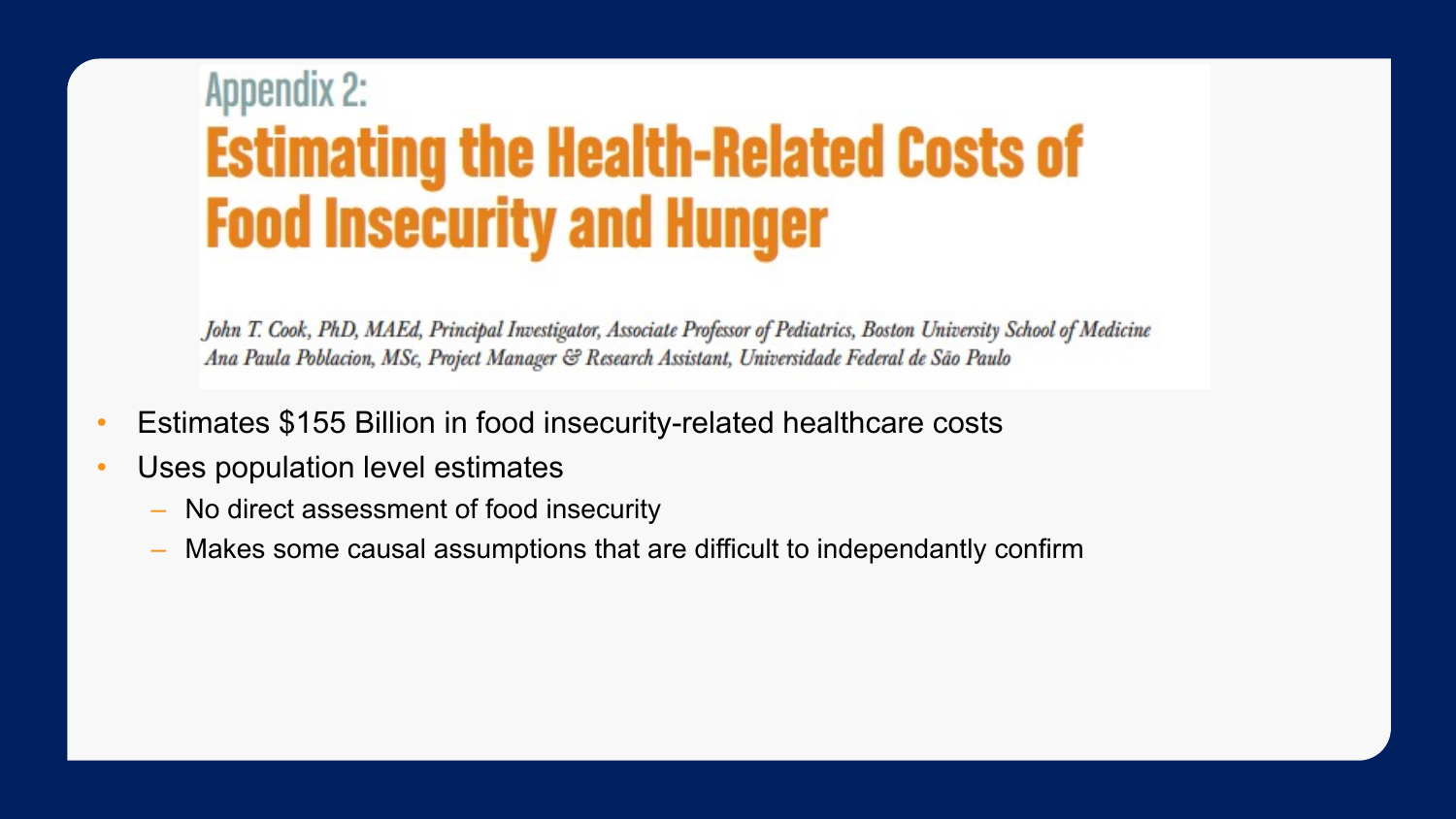

#### **Association between household food insecurity** and annual health care costs

|                          | Odds of health care expenditure*<br>$n = 67033$ |                          | Total health care costs per persont<br>$n = 59817$ |                                |  |  |
|--------------------------|-------------------------------------------------|--------------------------|----------------------------------------------------|--------------------------------|--|--|
| Variable                 | Unadjusted<br>OR (95% CI)                       | Adjusted#<br>OR (95% CI) | Unadjusted<br>mean, \$ (95% CI)                    | Adjusted#<br>mean, \$ (95% CI) |  |  |
| Food insecurity status   |                                                 |                          |                                                    |                                |  |  |
| <b>Food secure</b>       | 1.00 (ref)                                      | $1.00$ (ref)             | 1 516 (1498-1534)                                  | 1 438 (1421-1455)              |  |  |
| Marginally food insecure | $1.03(0.90 - 1.17)$                             | $1.13(0.99 - 1.29)$      | 1 748 (1647-1849)                                  | 673 (1579-1767)                |  |  |
| Moderately food insecure | 1.21 (1.08-1.36)                                | $1.33(1.18-1.50)$        | 2 143 (2037-2249)                                  | 892 (1800-1985)                |  |  |
| Severely food insecure   | $1.54(1.30-1.81)$                               | $1.71(1.44 - 2.04)$      | 3 078 (2883-3273)                                  | 2 529 (2370-2688)              |  |  |
|                          |                                                 |                          |                                                    |                                |  |  |

- Found food insecurity association with \$500 to \$1500 greater healthcare costs per person per year
- Could not evaluate which came first: food insecurity or poor health

Valerie Tarasuk PhD, Joyce Cheng MSc, Claire de Oliveira PhD, Naomi Dachner MSc, Craig Gundersen PhD, Paul Kurdyak MD PhD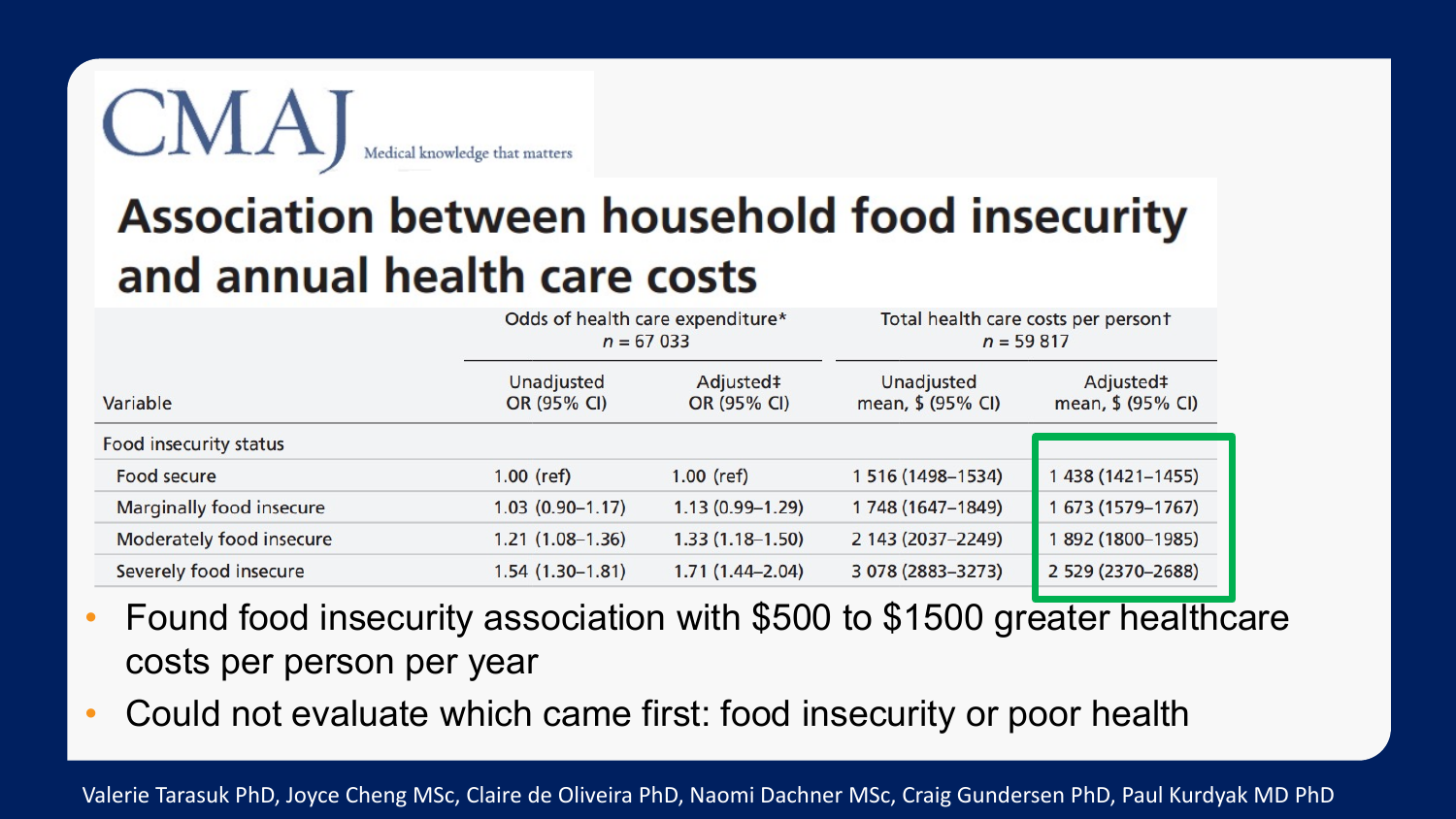### **Enhancing Knowledge Base**

- Would like to have:
	- Longitudinal data (food insecurity assessment prior to cost assessment)
	- Nationally-representative data
	- Adults and children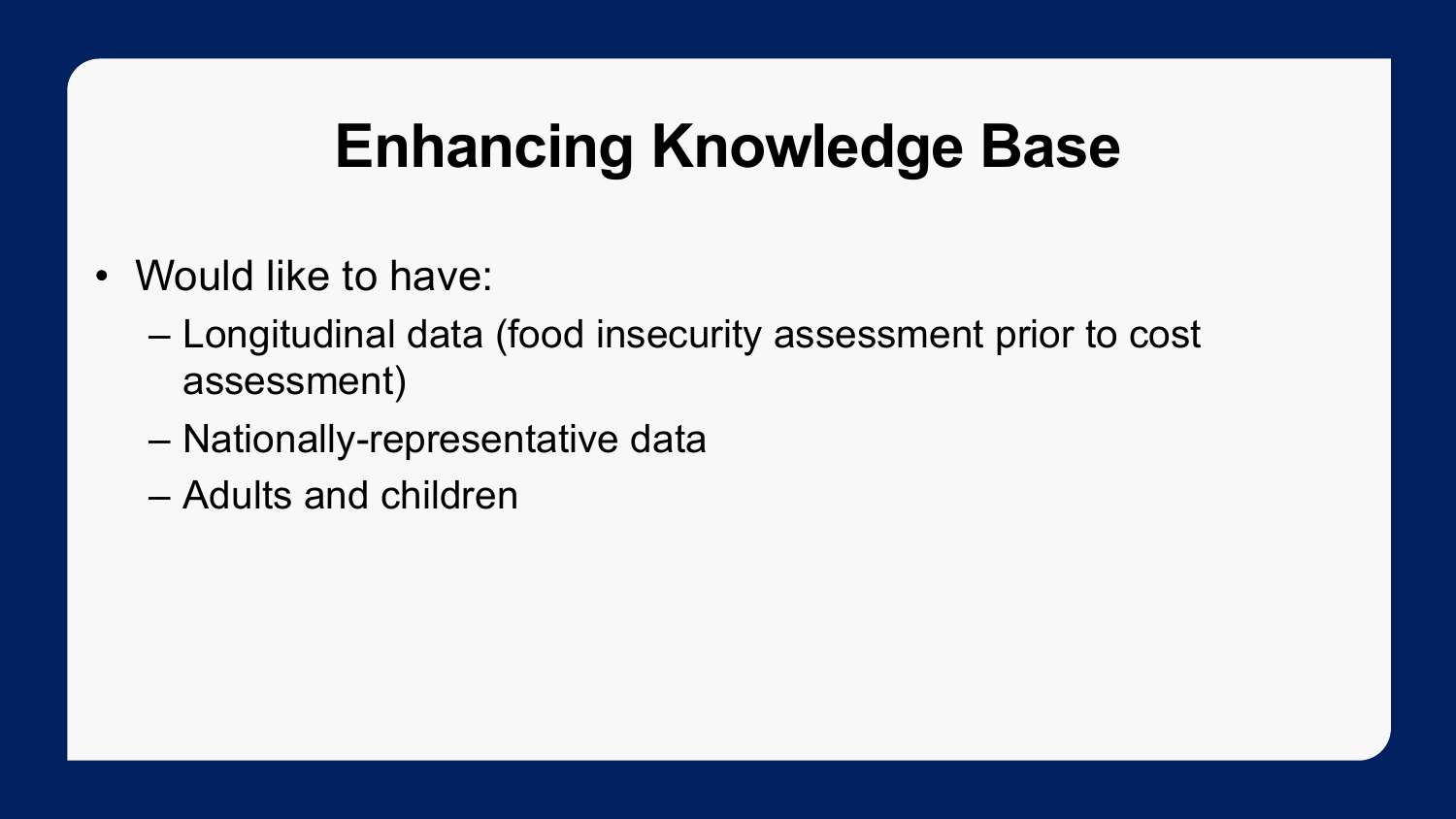- Healthcare costs notoriously difficult to analyze
	- Large number of folks without healthcare expenditures in given year
		- "zero mass"
	- Small number of folks with very high expenditures
		- Skewed distribution or "right tail"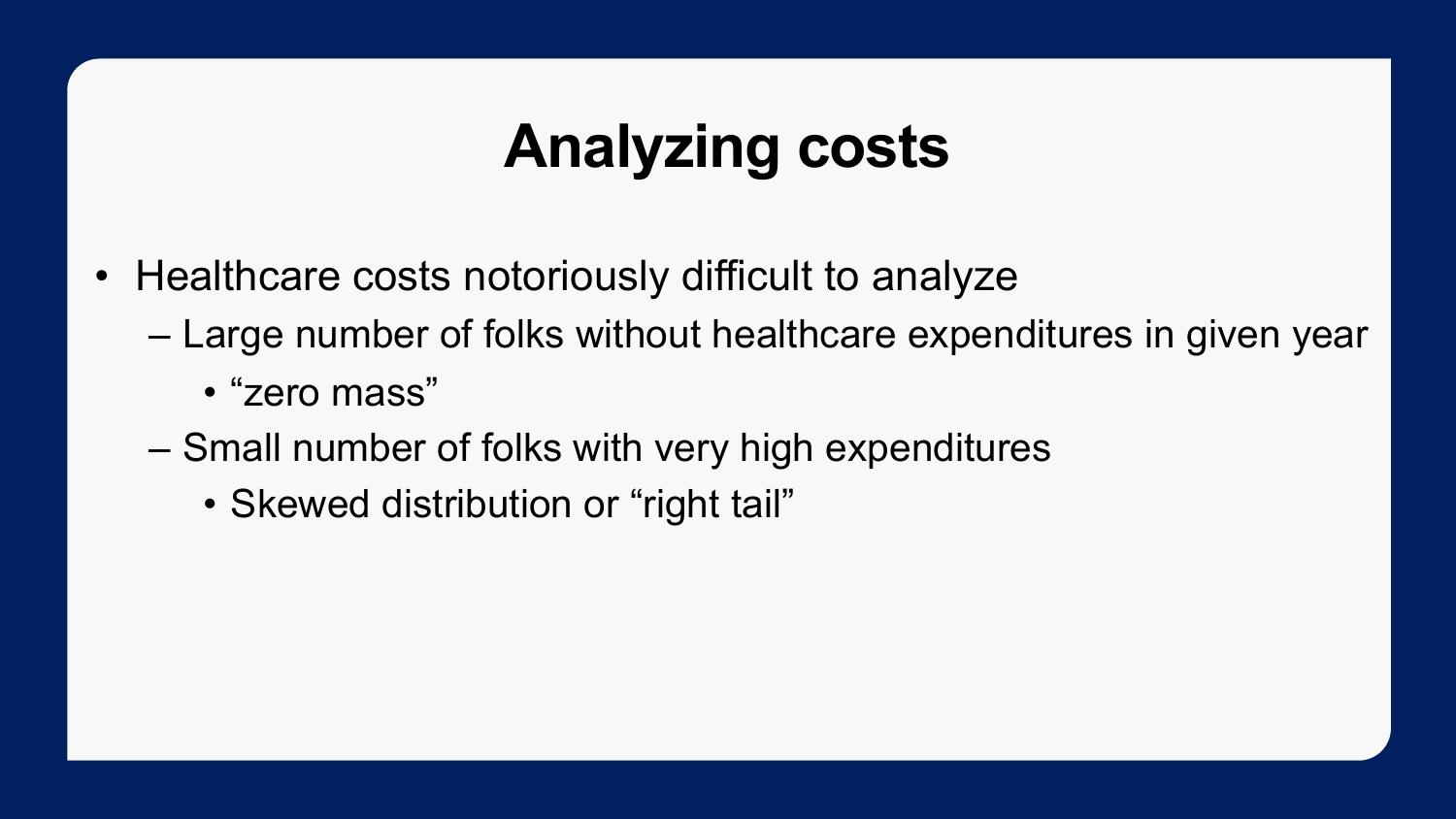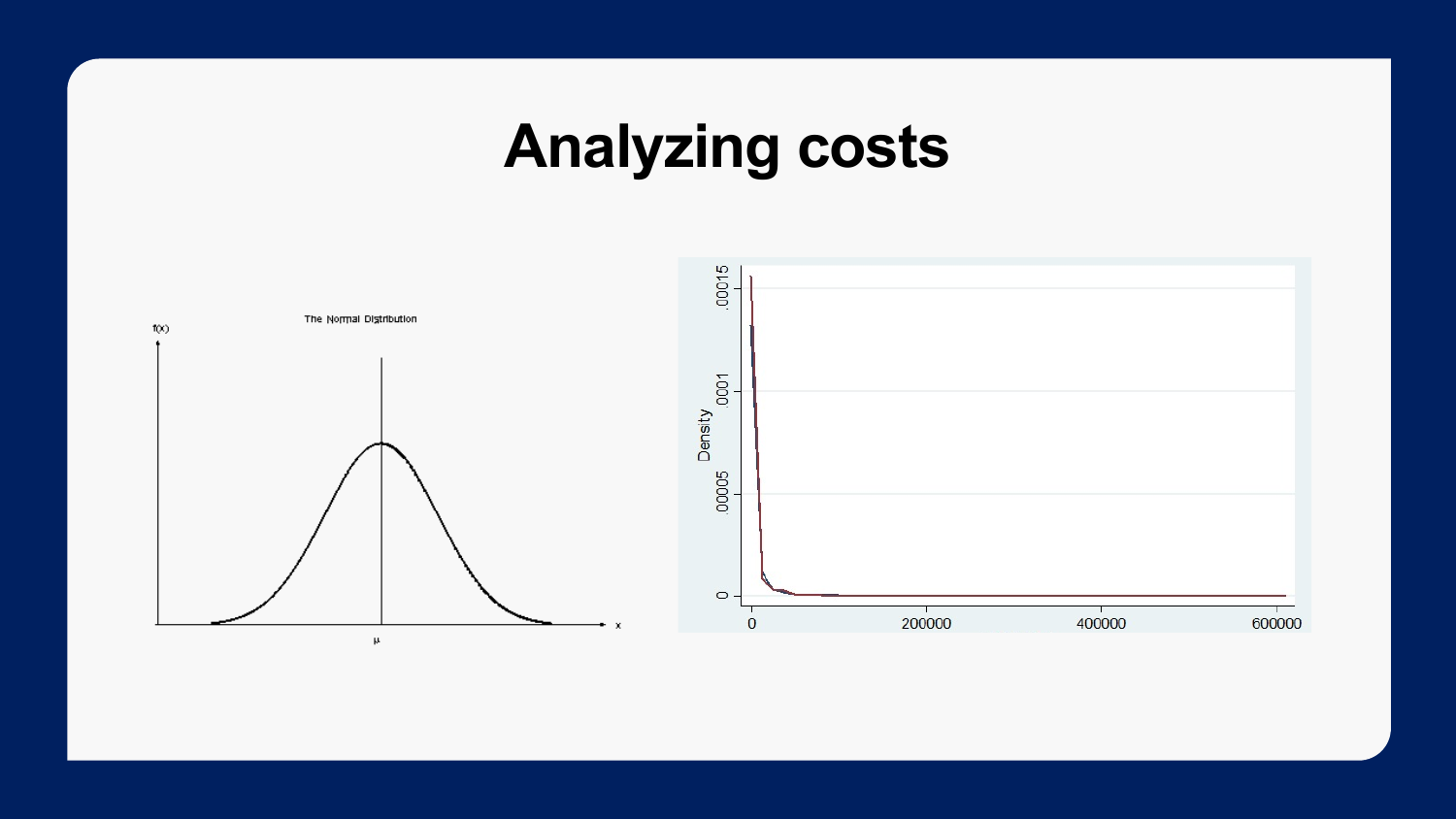- Additional issue with food insecurity
	- "excess zero" vs. "true zero"
	- Imagine a pizza shop
		- Sometimes you might not want pizza ("true zero")
		- Sometimes the pizza shop may be closed, so you can't buy pizza even if you want it ("excess zero")

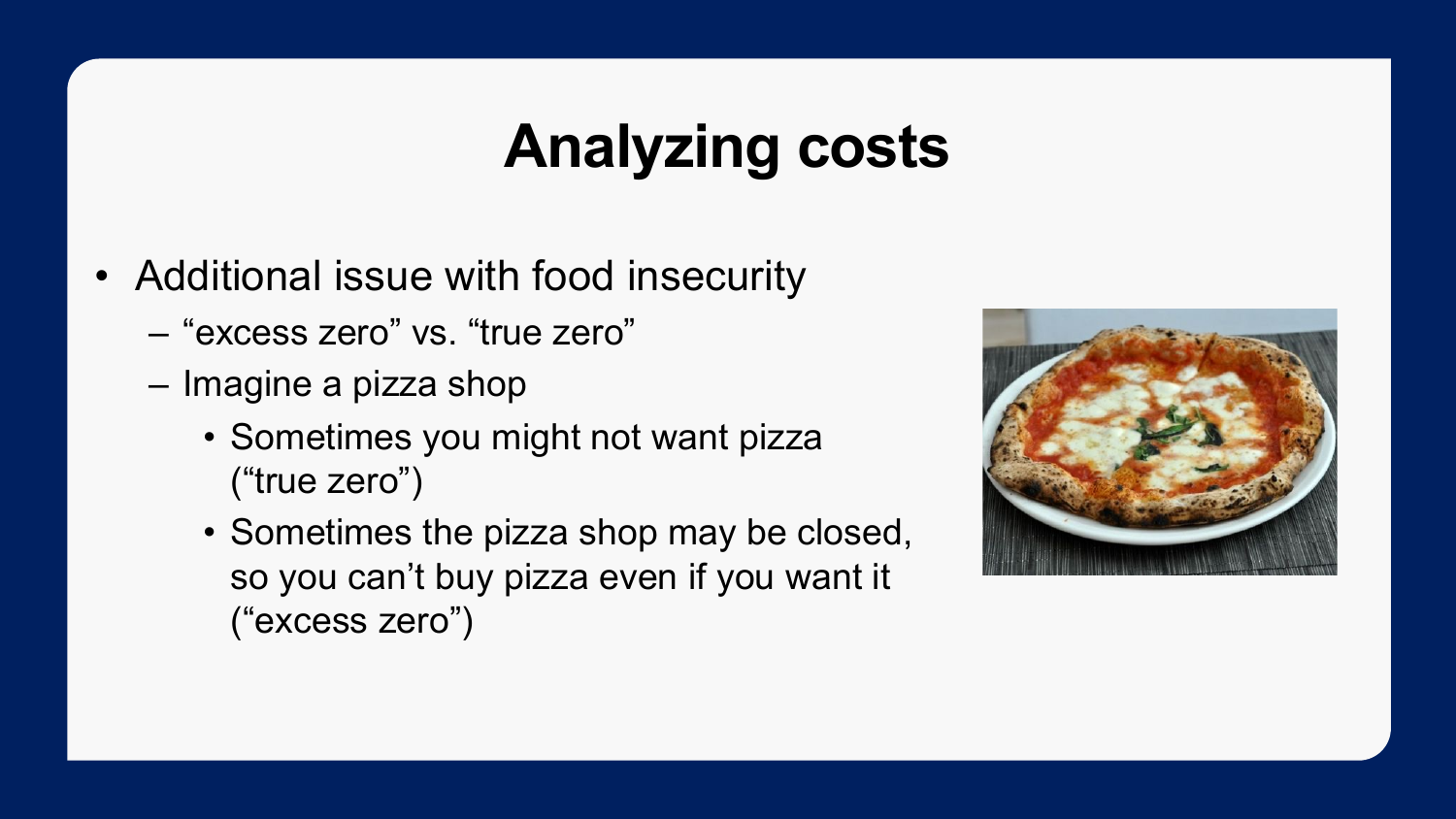- Options:
	- Ignore these issues!
		- Ordinary least squares (OLS)/Linear regression
		- Surprisingly common!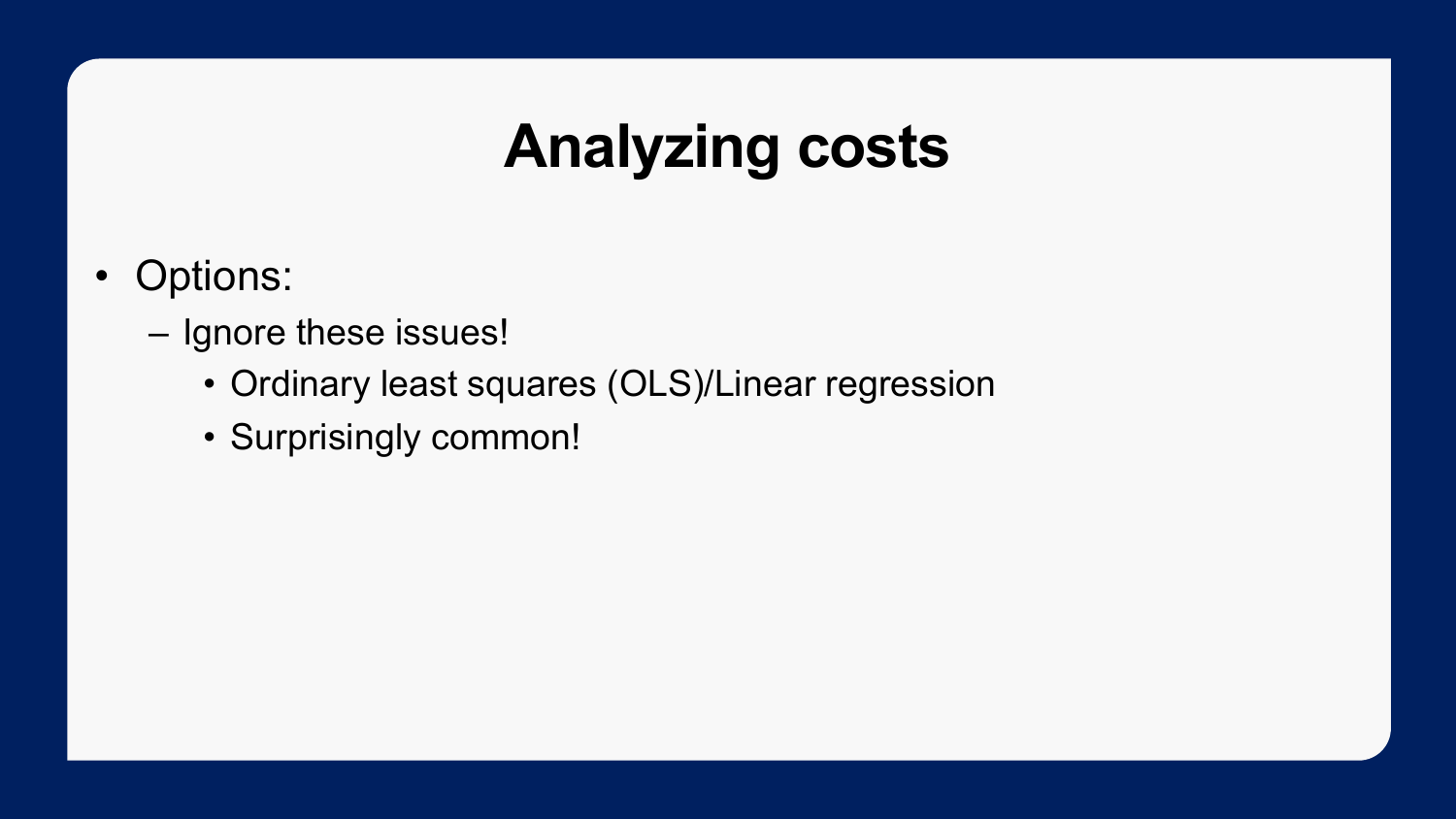- Options:
	- "log transform": takes the natural logarithm of expenditures, and then analyzes that with OLS
		- Will bring in the 'tail'
	- Problems:
		- Excludes zeros
		- Can't distinguish excess zeros
		- Log costs not interesting per se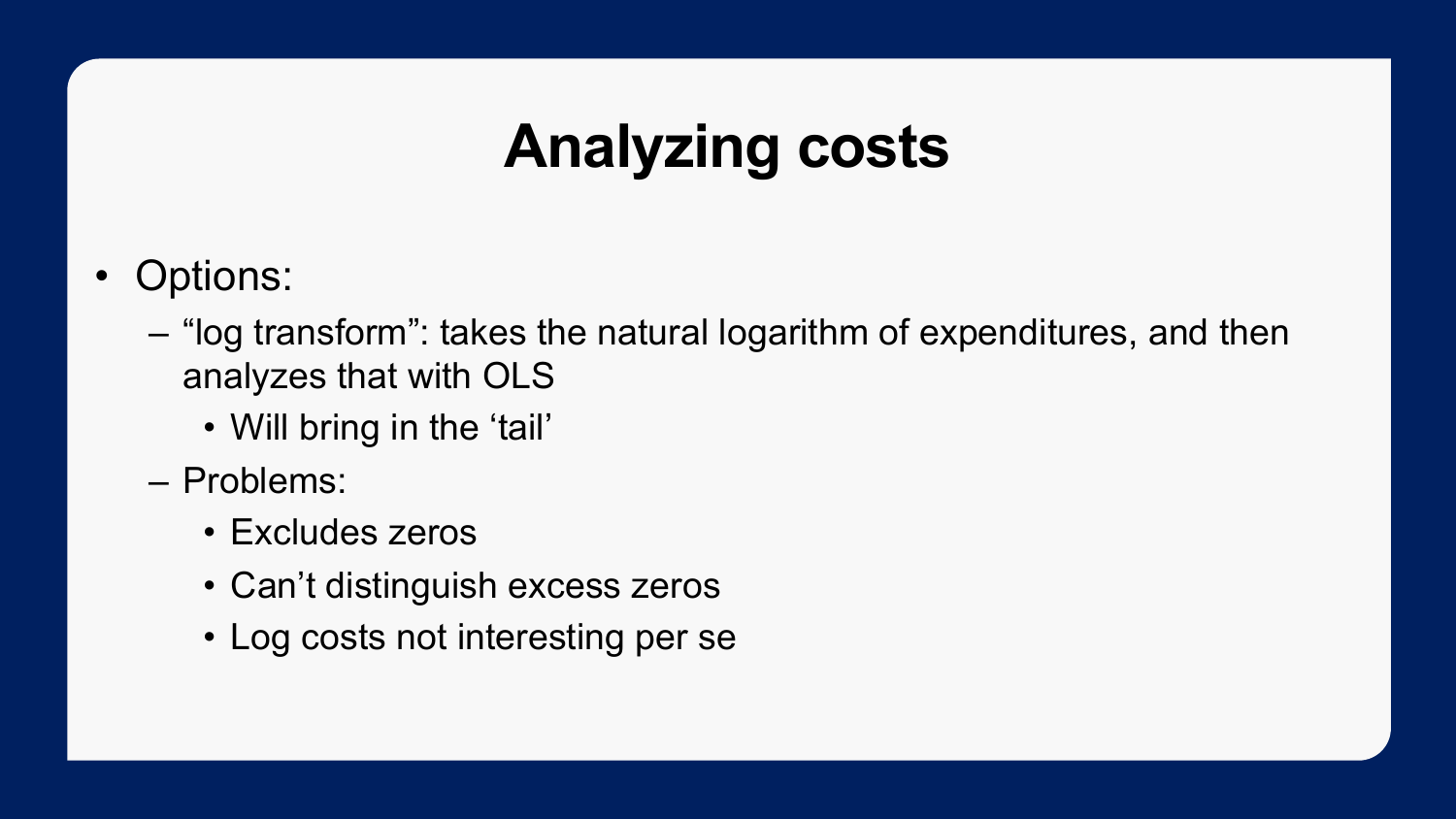- Better 'log transform' option: Two part model
	- Fit model for any expenditures vs. no expenditures (logistic regression)
	- Then fit OLS model for those with expenditures
	- Problems:
		- Log costs still not parameter of interest
		- Still can't distinguish excess zeros from true zeros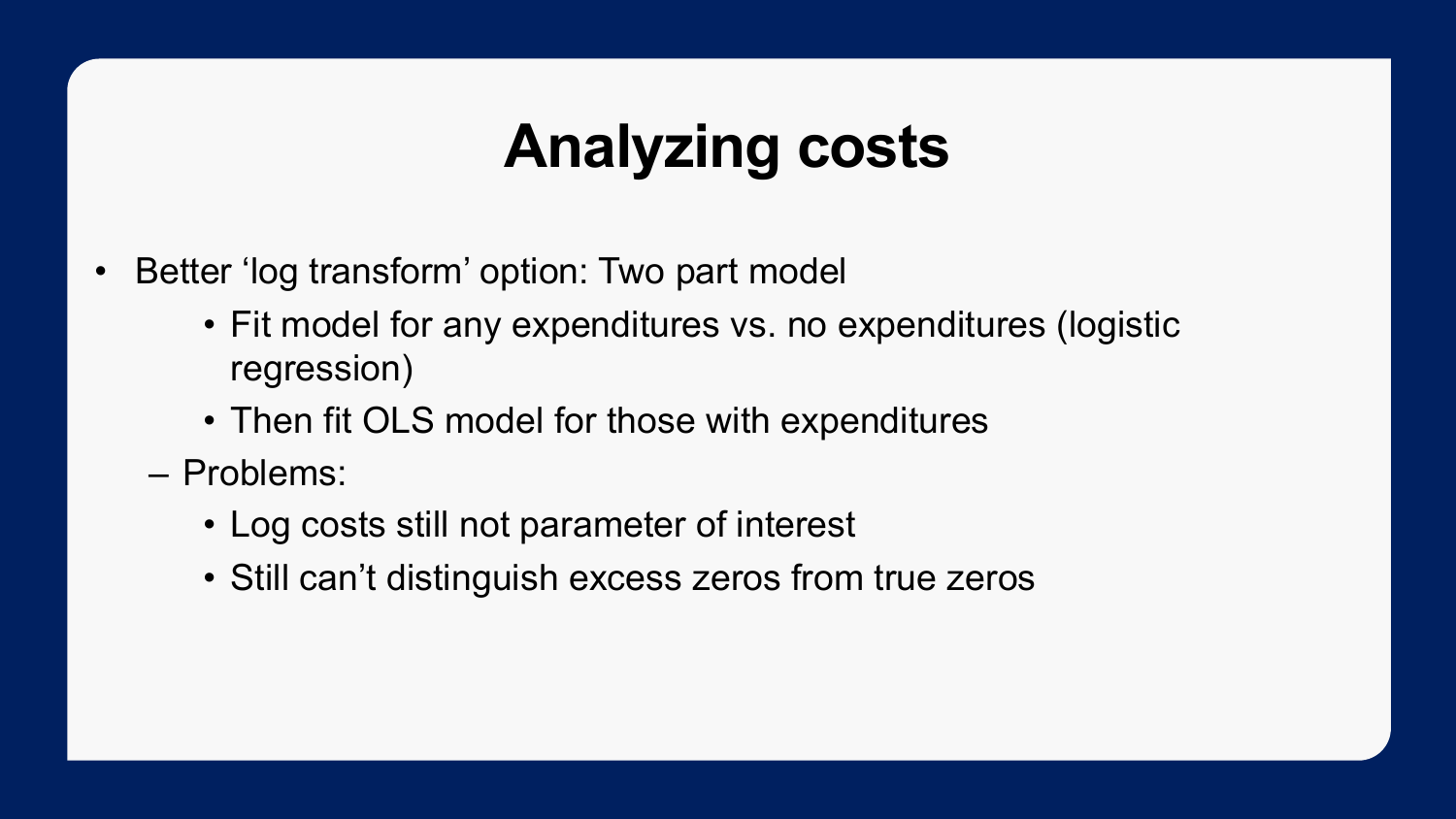- Options:
	- Generalized linear regression (gamma distribution)
	- Uses a link function to transform the exposures and covariates, rather than the outcome
	- Gamma distribution usually fits costs better than normal distribution

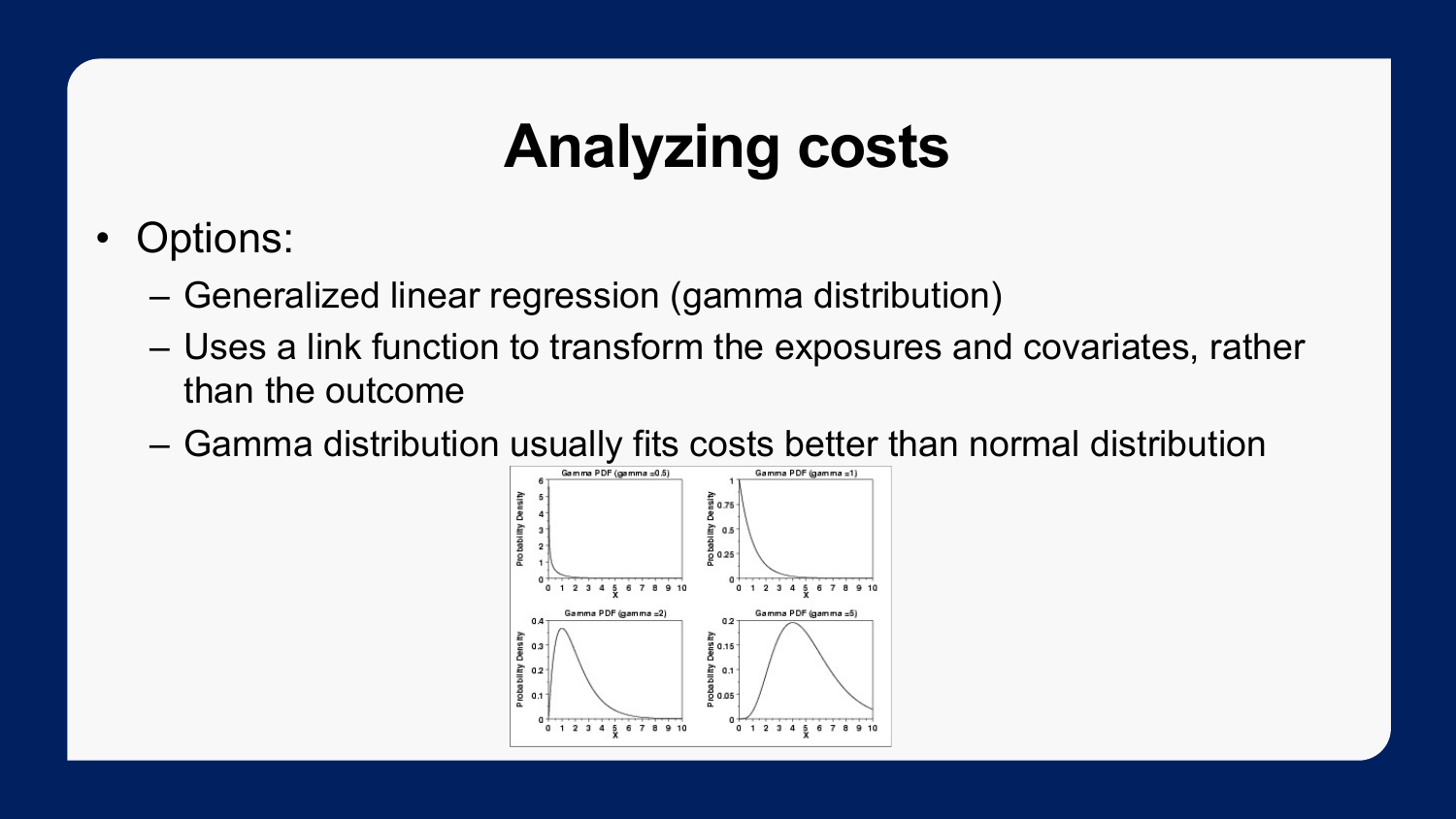- Generalized linear regression with gamma distribution
- Benefits:
	- Outcome is real costs
	- Can handle zeros
- Downside:
	- Still can't distinguish excess zeros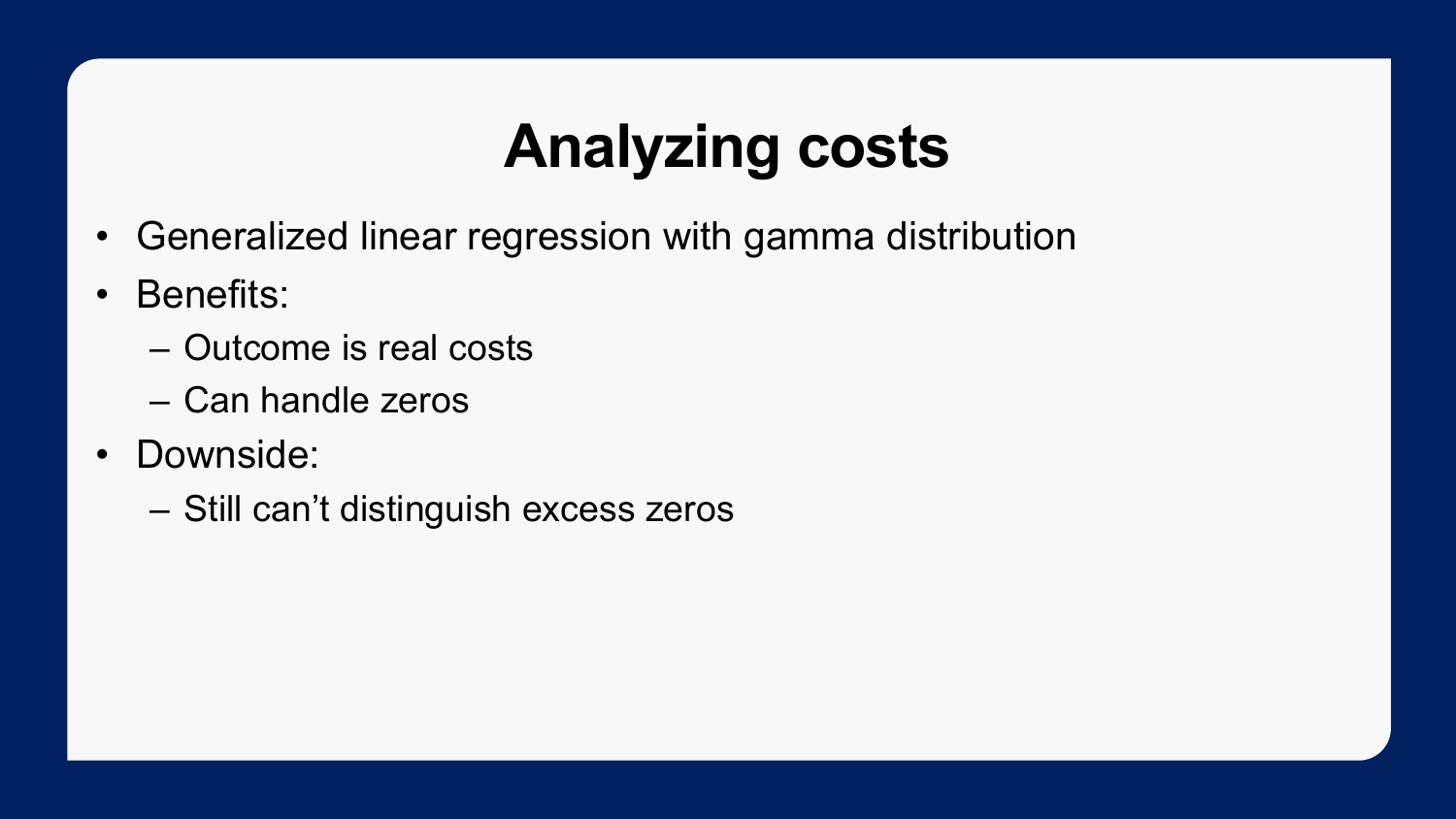- Zero inflated negative binomial distribution
	- Another type of generalized linear regression
	- Uses 'negative binomial' distribution rather than gamma
	- Also models whether zeros are greater than expected in an 'inflation' model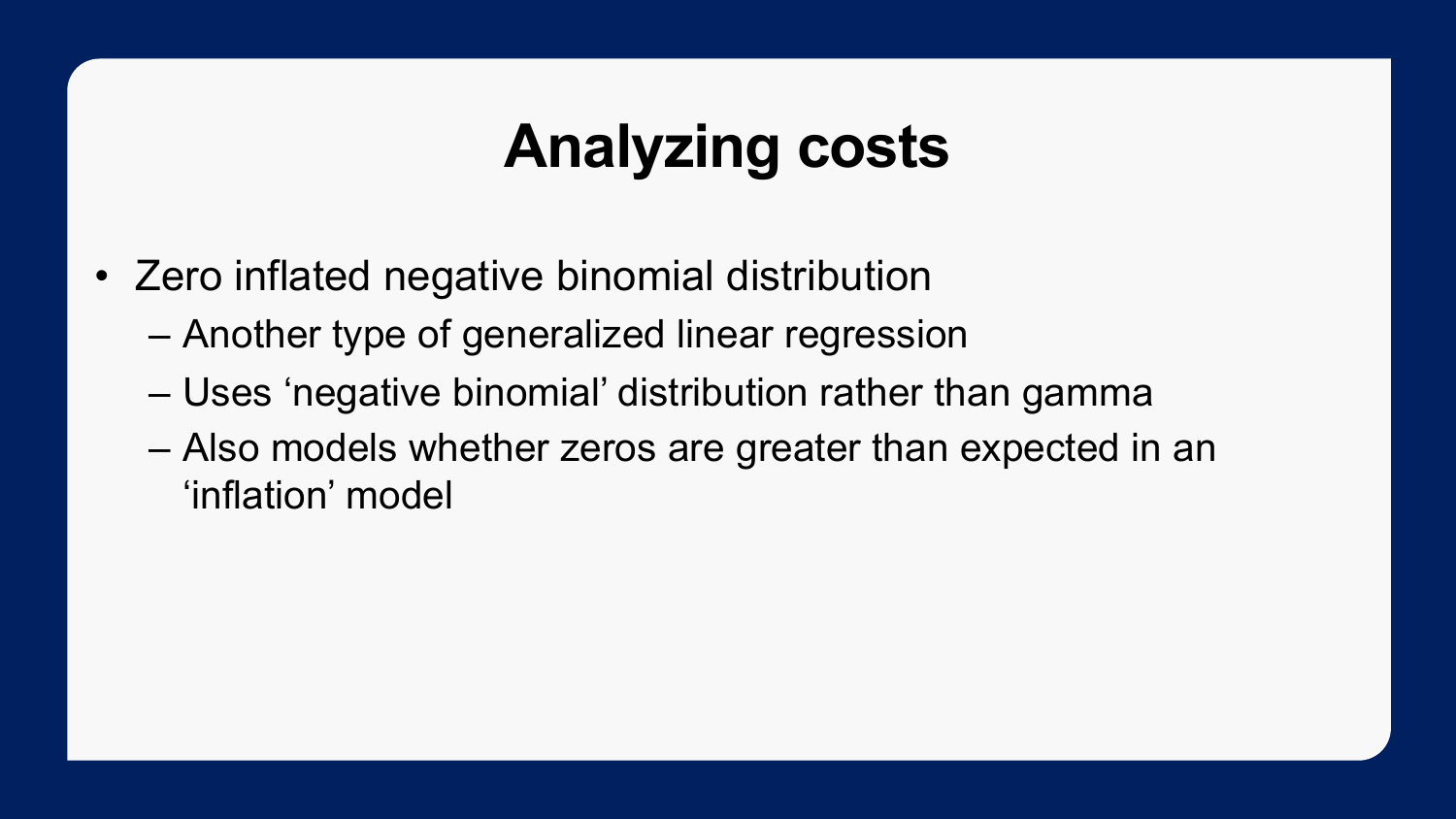- Zero inflated negative binomial distribution
	- Assumptions work with cost distributions
	- Outcome in real costs
	- Handles zeros
	- Can distinguish excess zeros  $\checkmark$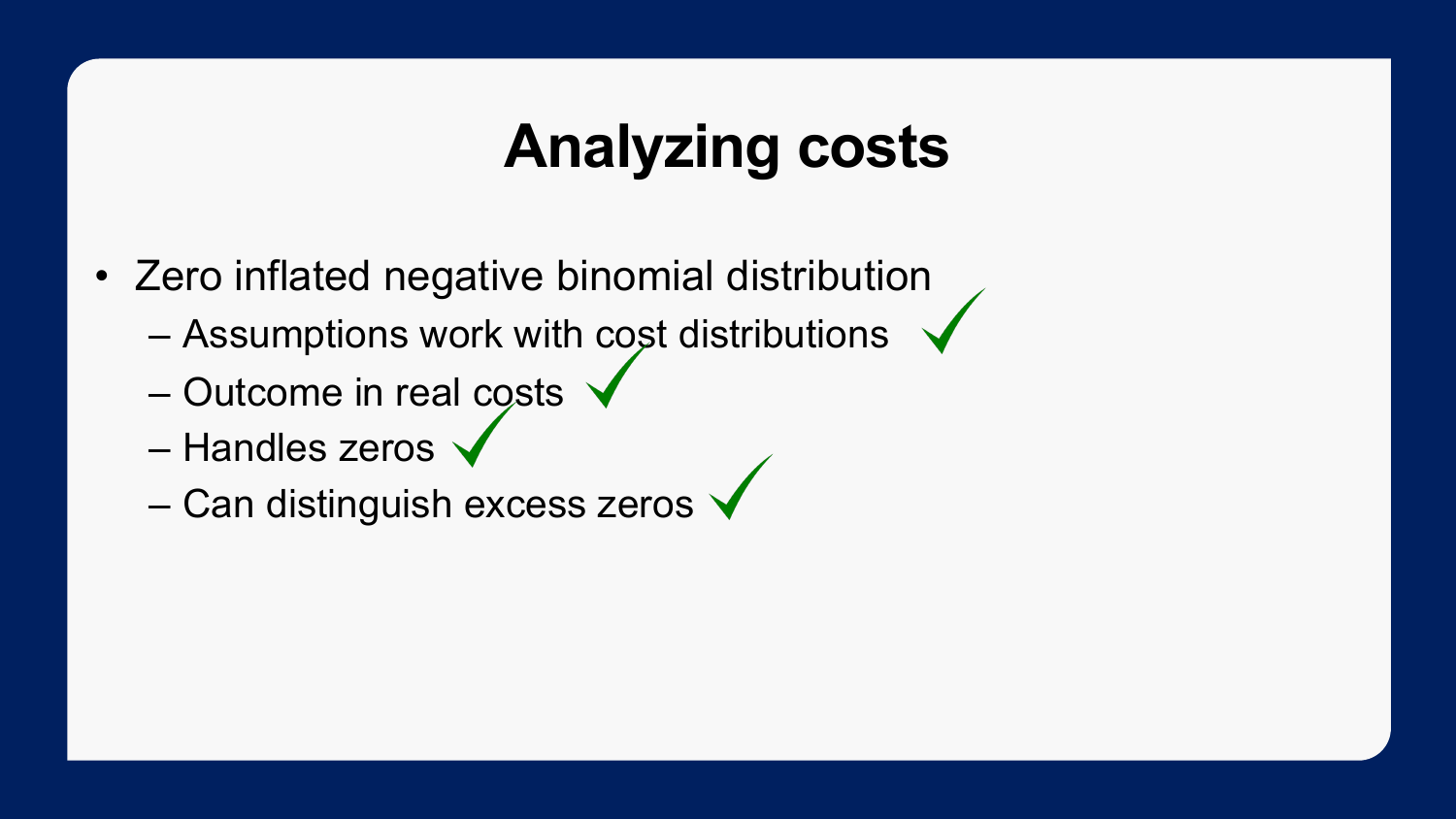#### **Ok, onto the actual study**

- Coauthors: Sanjay Basu, James Meigs, Hilary Seligman
- Data source:
	- 2011 National Health Interview Survey (NHIS)
	- Linked to 2012-2013 Medical Expenditure Panel Survey (MEPS)
- Sample:
	- All MEPS participants who completed household food insecurity assessment in 2011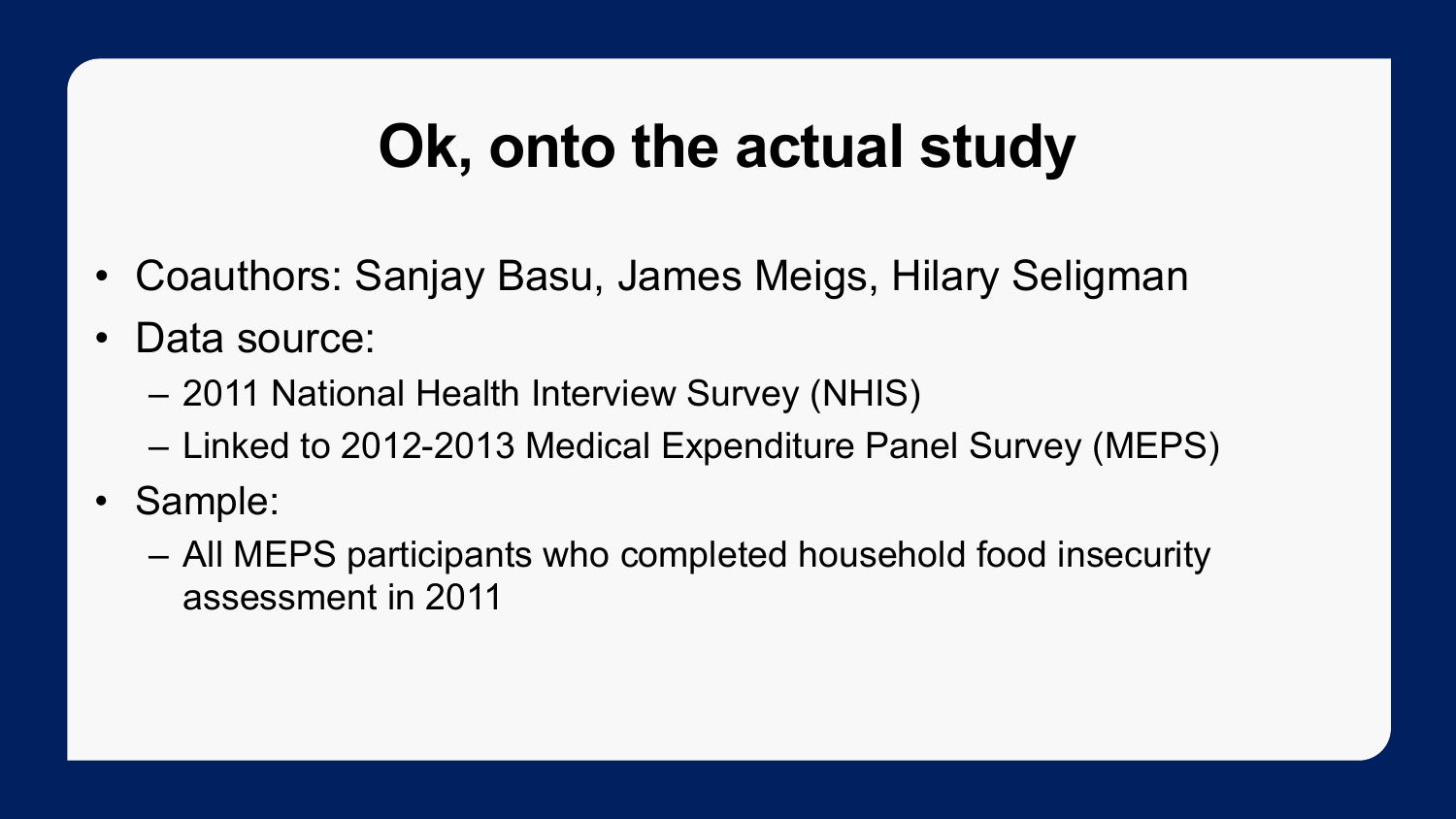#### **Food Insecurity and Healthcare Expenditures in the United States**

#### • Exposure:

- Household food insecurity
	- Used a 10-item modification of standard food security survey module with 30 day look back in 2011
- Outcome:
	- Total expenditures in 2012-2013
	- Sub-categories:
		- Inpatient
		- Outpatient
		- ED
		- Pharmacy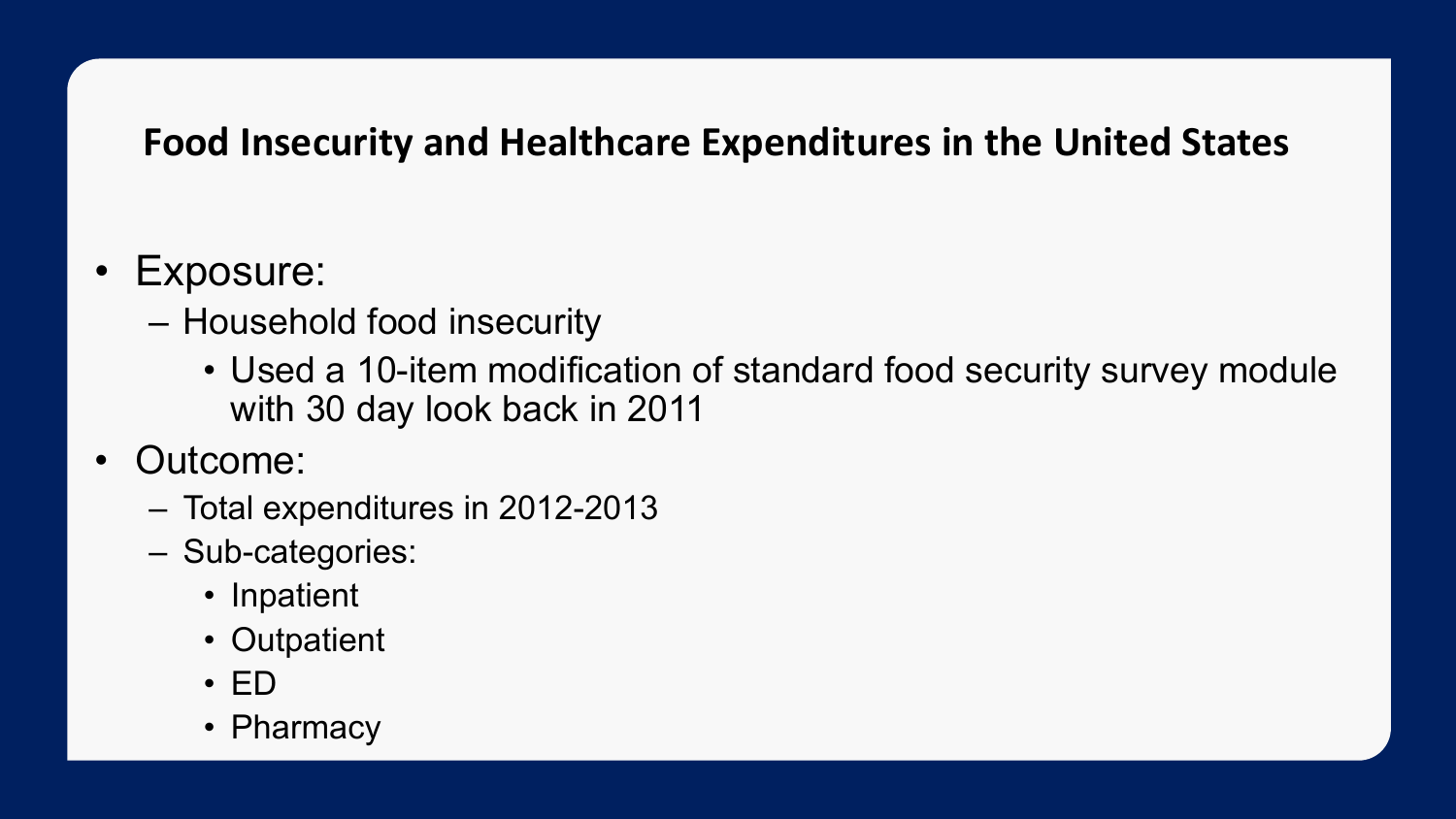#### **Food Insecurity and Healthcare Expenditures in the United States**

- Covariates:
	- Age
	- Gender
	- Race/ethnicity
	- Education
	- Income
	- Health Insurance
	- Rural vs. Urban
- Analysis method: Zero-inflated negative binomial regression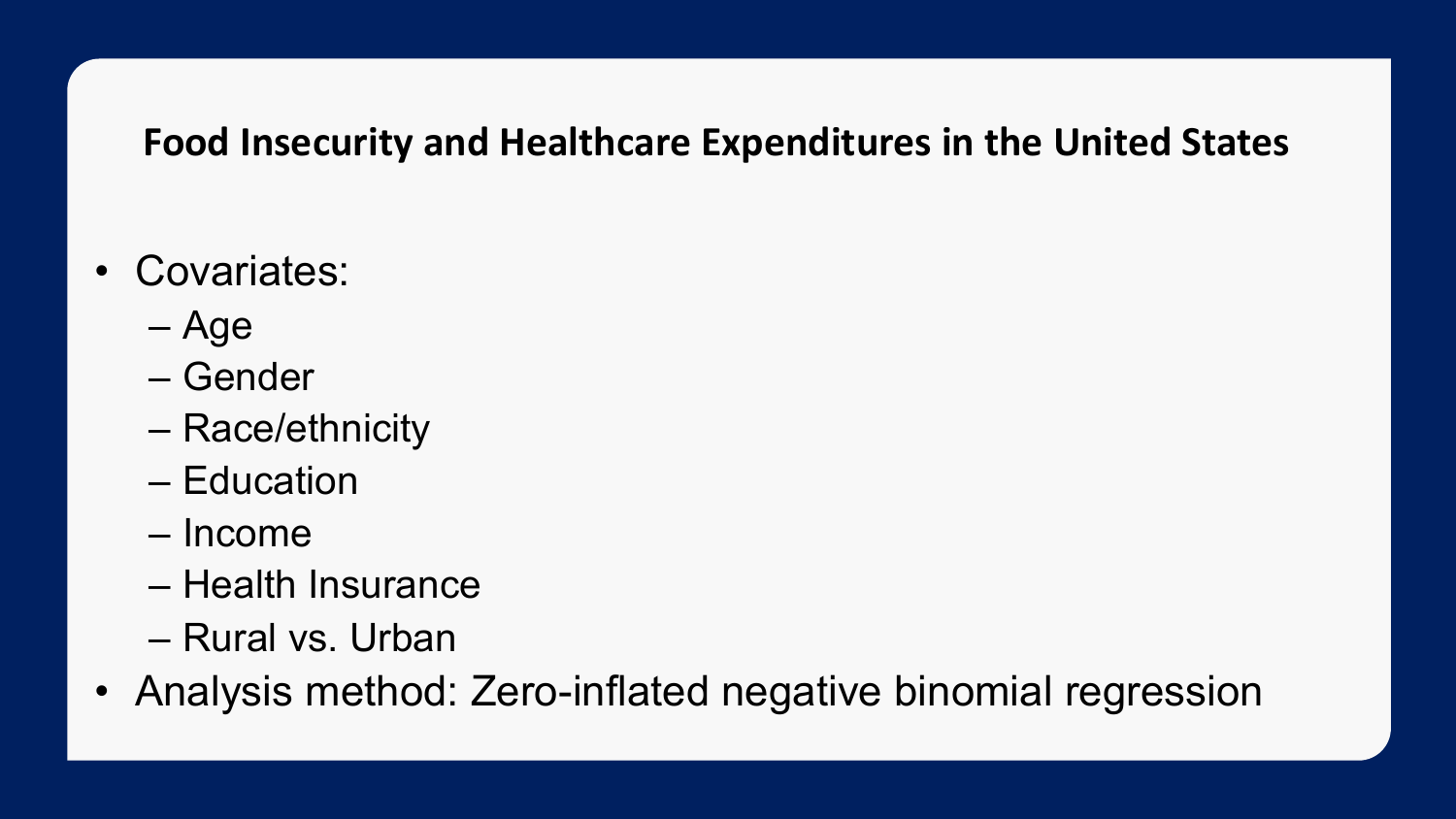#### **Selected Demographics**

|                        | <b>Food Secure</b><br>% (n) | <b>Food Insecure</b><br>% (n) |
|------------------------|-----------------------------|-------------------------------|
| <b>Age Categories</b>  |                             |                               |
| $0 - 17$               | 22.9 (3611)                 | 27.6 (991)                    |
| 18-64                  | 63.2 (8335)                 | 66.9 (1896)                   |
| 65 and greater         | 13.9 (1390)                 | 5.5(160)                      |
| Female                 | 51.3 (7068)                 | 52.7 (1695)                   |
| Race/Ethnicity         |                             |                               |
| Non-Hispanic White     | 66.1 (5095)                 | 51.7 (719)                    |
| Non-Hispanic Black     | 11.3 (2665)                 | 18.9 (875)                    |
| Hispanic               | 15.4 (4286)                 | 26.1 (1374)                   |
| Asian/multi-/other     | 7.3 (1482)                  | 3.3(130)                      |
| Income                 |                             |                               |
| <100% FPL <sup>a</sup> | 11.5 (2327)                 | 36.9 (1362)                   |
| 100-199% FPL           | 16.5 (2564)                 | 34.0 (898)                    |
| ≥200% FPL              | 72.1 (7235)                 | 29.1 (587)                    |
| Insurance              |                             |                               |
| Private                | 67.6 (7226)                 | 34.1 (692)                    |
| Medicare               | 7.7 (880)                   | 8.1(228)                      |
| <b>Other Public</b>    | 11.6 (2592                  | 29.5 (1131)                   |
| Uninsured              | 13.2 (2404                  | 28.3 (911)                    |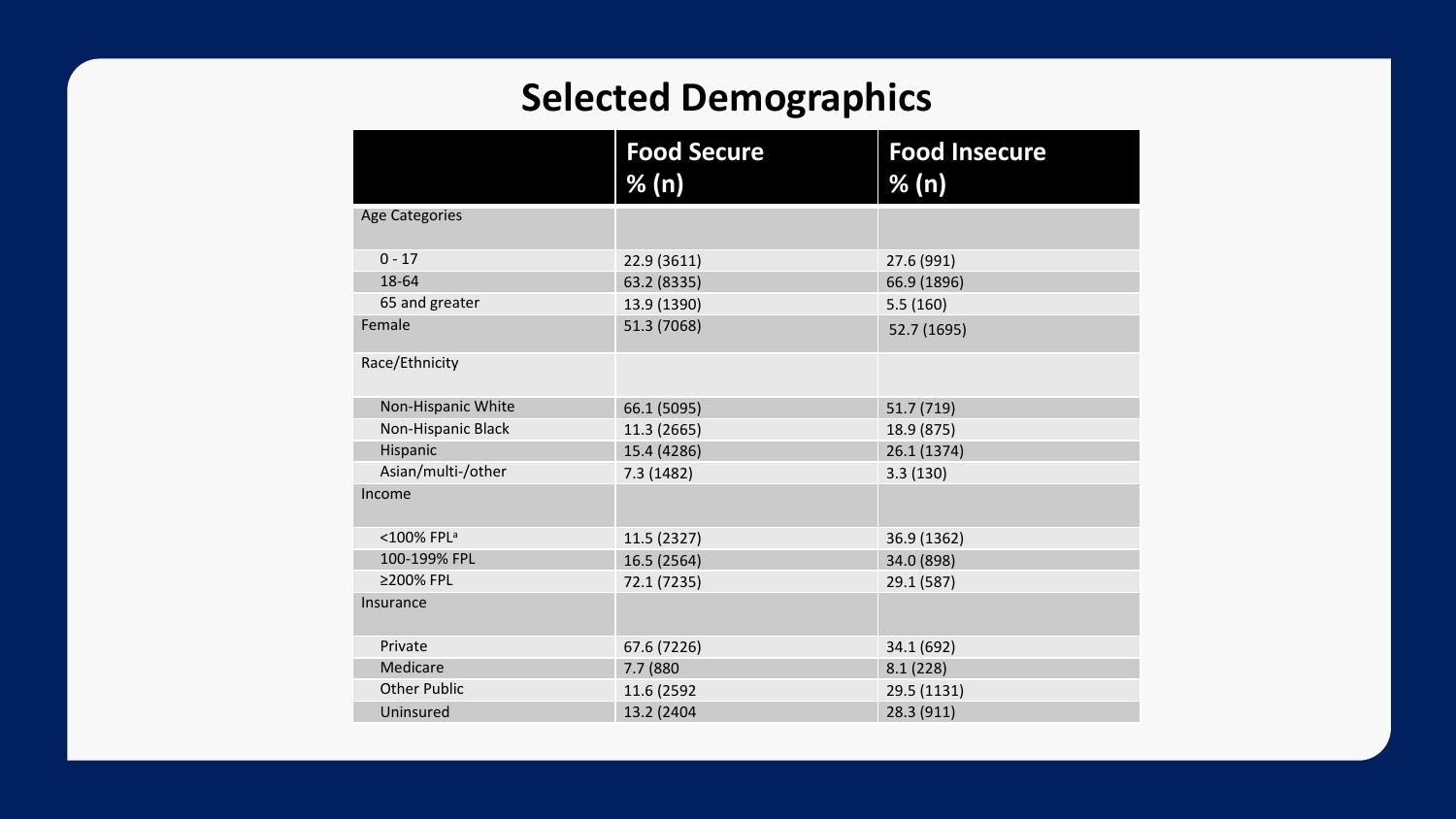#### **Total Costs**

| Table 2: Total Expenditures |                                       |                            |                                |          |                                             |                          |                                 |  |  |
|-----------------------------|---------------------------------------|----------------------------|--------------------------------|----------|---------------------------------------------|--------------------------|---------------------------------|--|--|
|                             | Odds of 'Excess Zero'<br>Expenditures |                            | Incidence Rate of Expenditures |          | <b>Expenditure Estimates</b>                |                          |                                 |  |  |
|                             | <b>OR</b>                             | 95% Confidence<br>Interval | IRR (95% CI)                   | p-value  | <b>Annualized Estimated</b><br>Expenditures | 95% Confidence Interval  | Annualized<br><b>Difference</b> |  |  |
| Food Insecure               | 0.93                                  | $0.72 - 1.21$              | 1.44 (1.24 to 1.67)            | P<0.0001 | \$6,071.60                                  | \$5,144.92 to \$6,998.28 | \$1,863.17                      |  |  |
| Food Secure                 | ref                                   | $\qquad \qquad -$          | ref                            | --       | \$4,208.43                                  | \$3,976.07 to \$4,437.79 | $- -$                           |  |  |

Estimates adjusted for: age, age squared, gender, race/ethnicity, education, income, rural residence, and insurance. Estimated expenditures in 2015 dollars.

Interpretation note: an odds ratio greater than 1 represents evidence of a process that prevents expenditures (e.g. inability to access healthcare). An incidence rate ratio greater than 1 represents evidence of greater expenditures in a group, compared with a referent group. Information from both models is used to estimate annual expenditures.

Ref=Reference category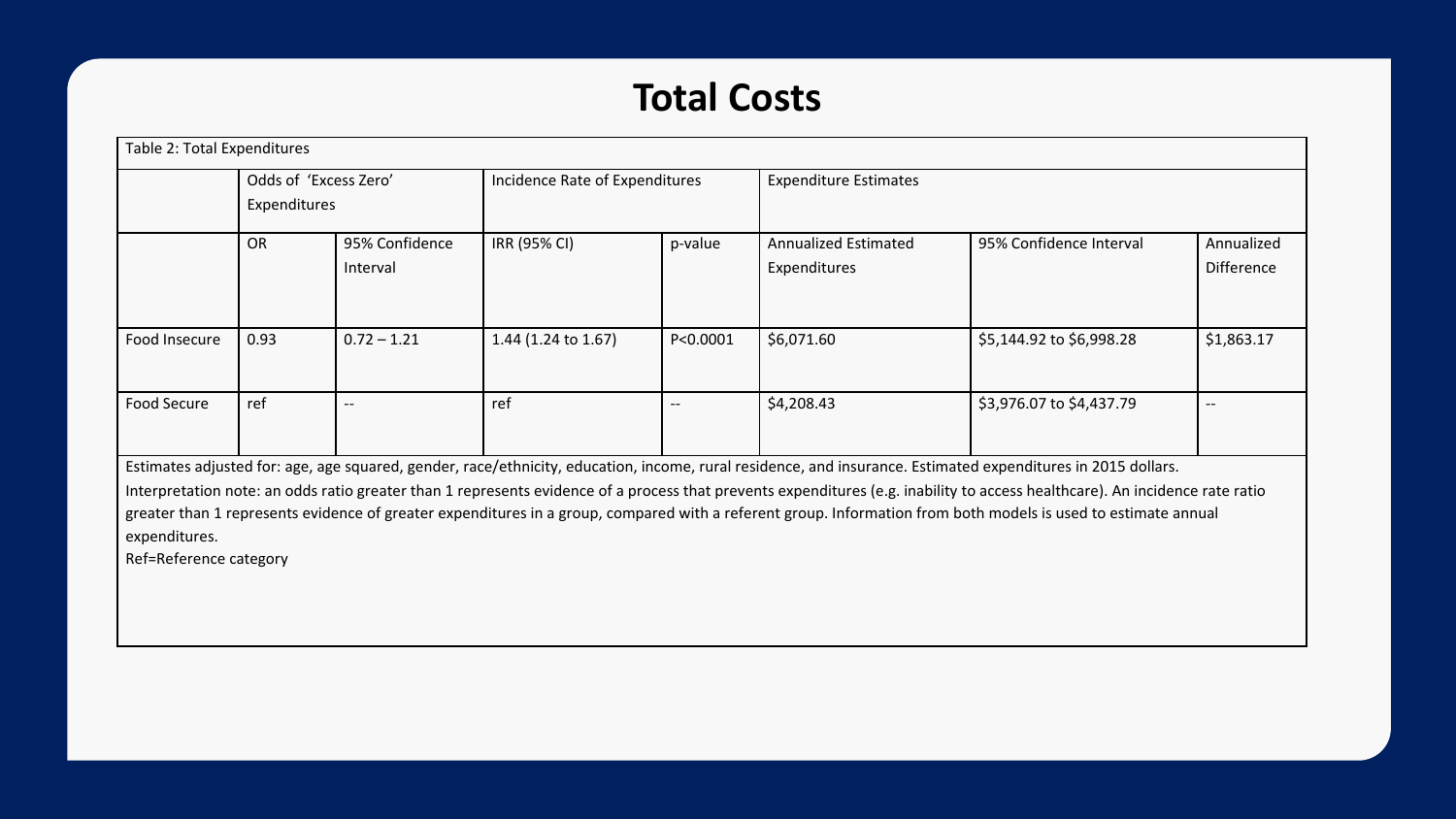#### **Costs by Category**

#### Table 3: Estimated Expenditures by Spending Category

|                    | Outpatient                                             |                              |         | <b>Emergency Department</b>                            |                              | Inpatient |                                                        |                              | Prescription medication |                                                        |                              |          |
|--------------------|--------------------------------------------------------|------------------------------|---------|--------------------------------------------------------|------------------------------|-----------|--------------------------------------------------------|------------------------------|-------------------------|--------------------------------------------------------|------------------------------|----------|
|                    | Annualized<br>Estimated<br>Expenditure<br>(95% CI), \$ | Annualized<br>Difference, \$ | p-value | Annualized<br>Estimated<br>Expenditure<br>(95% CI), \$ | Annualized<br>Difference, \$ | p-value   | Annualized<br>Estimated<br>Expenditure<br>(95% CI), \$ | Annualized<br>Difference, \$ | p-value                 | Annualized<br>Estimated<br>Expenditure<br>(95% CI), \$ | Annualized<br>Difference, \$ | p-value  |
| Food<br>Insecure   | 576.60<br>(417.22to<br>735.99)                         | 154.34                       | 0.07    | 271.96<br>(201.74)<br>to 342.18)                       | 91.46                        | 0.512     | 1587.49<br>(1149.85 to<br>2025.14)                     | 493.41                       | .03                     | 1776.59<br>(1472.03 to<br>2081.15)                     | 779.36                       | < 0.0001 |
| <b>Food Secure</b> | 422.26<br>(377.42)<br>to 467.10)                       | $\overline{\phantom{a}}$     |         | 180.50<br>(164.58)<br>to 196.42)                       | $\overline{\phantom{a}}$     |           | 1094.09<br>(958.73 to<br>1229.44)                      | $\overline{\phantom{a}}$     |                         | 997.23 (897.52<br>to 1096.95)                          | $\overline{\phantom{a}}$     |          |

Estimates adjusted for: age, age squared, gender, race/ethnicity, education, income, rural residence, and insurance. Estimated expenditures expressed in 2015 dollars.

**Bold** indicates significant at p<0.05